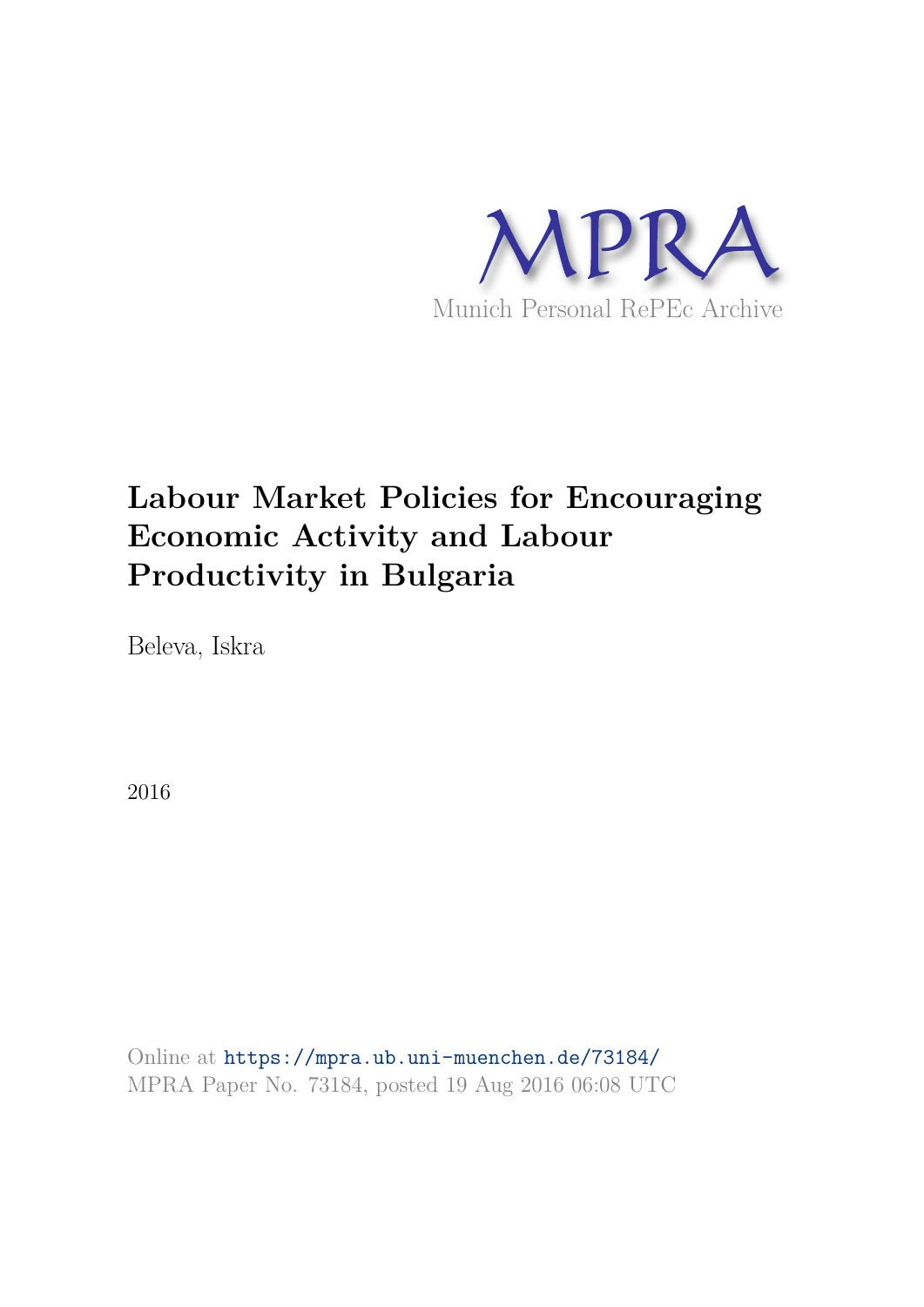# **LABOUR MARKET POLICIES FOR ENCOURAGING ECONOMIC ACTIVITY AND LABOUR PRODUCTIVITY IN BULGARIA**

#### **Iskra Beleva**

**Abstract:** This article aims to present the recent labour market policies for encouraging economic activity of working age population, labour market inclusion and increasing labour productivity. It points out that a number of different programs and labour market measures have been implemented in Bulgaria in the last twenty years. The results of the analysis show up both positive and negative features of the implemented policies. These policies contribute to increasing labour market inclusion in the short run and this is the main positive effect. Meanwhile, the lack of consistence of the policy and sustainability of employment embody the main negative feature. The article analyses the effect of the Human Resource Development Program, conducted in Bulgaria in the period 2007-2013, over the labour market development, labour inclusion and productivity, in particular. It employs different quantitative and qualitative indicators to assess the achievements of a total of EUR 402.4 millions, invested in policies for encouraging economic activation of working age population, labour market inclusion and increasing labour productivity. In conclusion the author draws out recommendations for improvements of conducted policies.

**Key words:** labour market policy, employment, economic activity, labour productivity, assessment, efficiency

**JEL: J45; J48**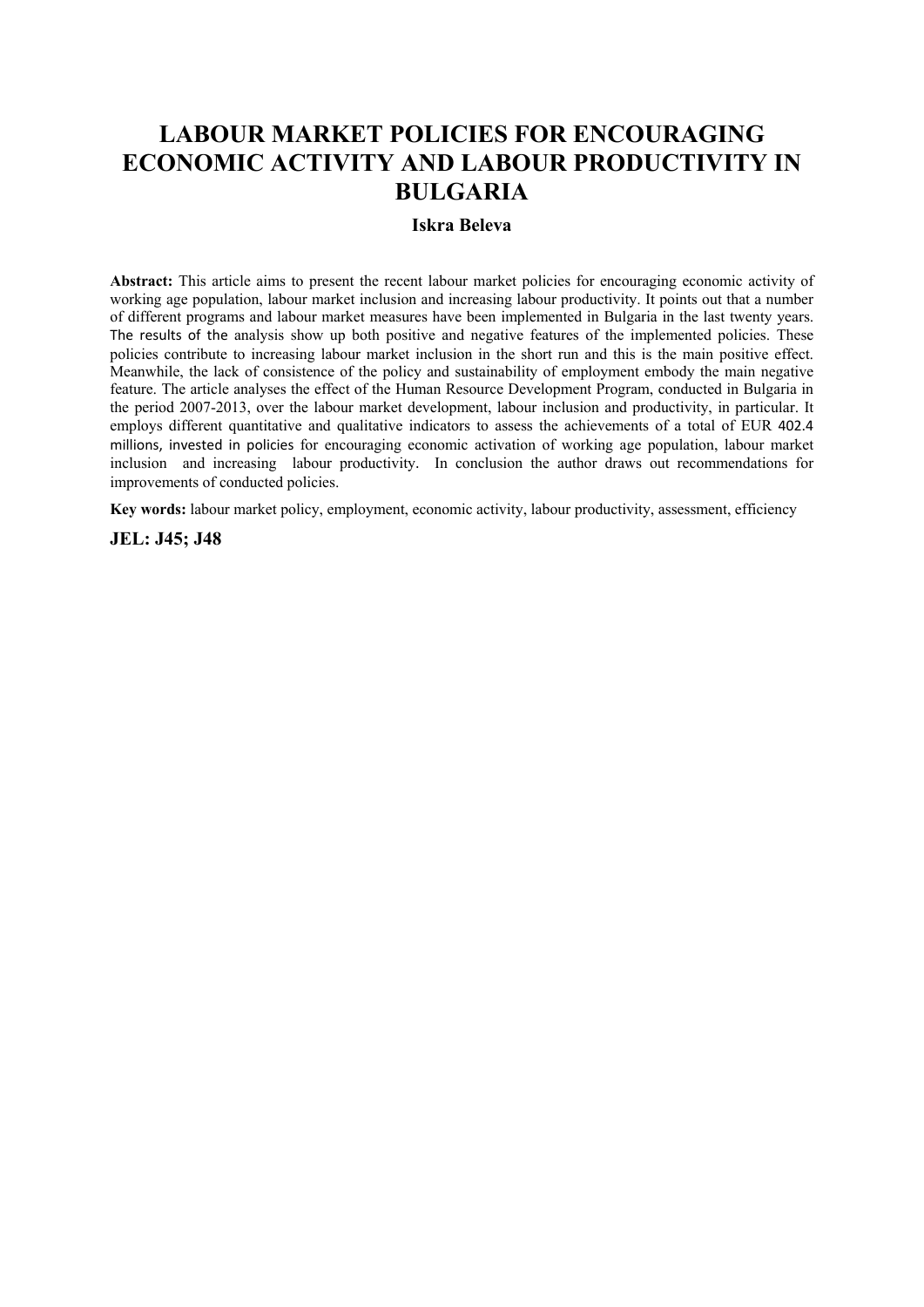#### **INTRODUCTION**

Encouraging economic activity, employment inclusion and an increase in labour productivity constitute significant factors of growth. The share "labour" as a factor in Gross domestic product (GDP) growth is relatively high, which indicates that encouraging labour market participation and the increase in labour productivity are the right steps on the road to better economic development and social prosperity. Understanding the importance of the factor "labor" for growth, however, must be transformed into concrete policies.

During the last twenty five years of development and improvement of labour market relations the policies in the sphere of encouraging economic activity and labour productivity passed through different periods, often being inconsistent and contradicting. Thus, when labour demand decreased significantly (as it happened between 1990-2000) the policies for encouraging economic activity were no so popular and the efforts were concentrated mainly on policies to create and develop protection nets (unemployment and social protection nets). With the revival of labour demand the policies for encouraging economic activity and employment reintegration of unemployed and inactive people called for attention. This was the case at the beginning of the  $21<sup>st</sup>$  century, when due to stable economic development, labour demand increased significantly. After the crisis, which started in Bulgaria in 2008, the policies for encouraging economic activity have been developed in the conditions of social and political awareness of the fact that the Bulgarian population within working age declined at a fast rate. The decline is a result of the deepening of the demographic crisis since 1960s and significant emigration since 1990. In such conditions the prevention of employment and activating labour inclusion within working age population definitely becomes a policy priority. Bearing in mind the difficult reversal of the demographic processes, the increase in labour productivity should be regarded as a priority target of the labour market policy. The contribution of the operational program "Human Resource Development" since 2007 should be outlined as an important instrument for policy development. This program is one of the instrument for development of such policies with the support of the European Social Fund (ESF). *The aim of this article* is to overview the conducted policies in the sphere of employment inclusion, economic activation of inactive people and labour productivity and to assess the contribution of Operational Program "Human Resources Development"(OPHRD) 2007-2013 as one of the instruments for their development.

### **TARGETS AND SCOPE OF THE POLICY IN THE FIELD OF ЕNCOURAGING ECONOMIC ACTIVITY, LABOUR INCLUSION AND LABOUR PRODUCTIVITY**

The policy for encouraging economic activity and labour productivity during the first years of labour market development in Bulgaria (1990-1998) was focused on marginalized groups at risk of droping out of the labour market. Concrete measures and programs were developed for unemployment and social protection of those people, who faced massive layoffs due to privatization processes in various sectors (e.g. machine building, steel industry, tobacco industry etc.). Another target group was the population within working age at constant risk of dropping out of the labour market (e.g. the Roma population). In the initial period of labour market development the policies conducted in the field of employment were often a reaction to specific conditions i.e. they could be defined as conjunctive, which means that the undertaken decisions were oriented towards the short-run and lack strategic views on how to overcome the evident deficit of labor resources within working age. Examples to that are the implemented polices for introducing longer periods of parental leave for young mothers; emigration incentives and an inconsistent policy regarding immigrants and their labour market integration.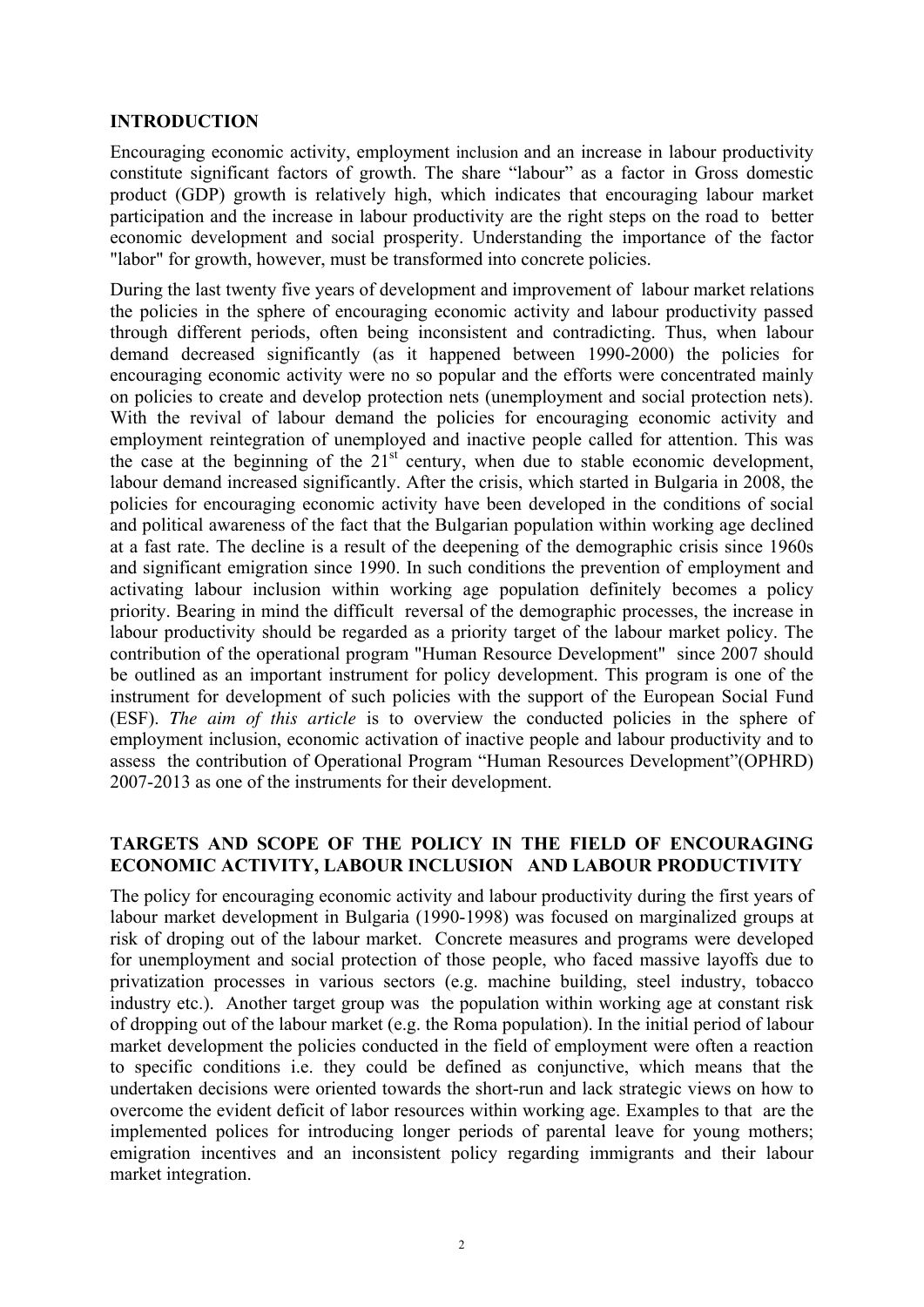One of the biggest programs for encouraging economic activity and employment inclusion from the standpoint of the number of participants and the funding is the *national program "From social care to employment"*. It aims to provide employment to unemployed people who are eligible for monthly social assistance by creating jobs in the public sector and is considered to be a positive step towards labour integration of socially weak people. Over the years the program has been developed and even though it possesses some negative characteristics (the main one being that it is a form of subsidy for temporary employment) this program still remains one of the important instruments for supporting employment of highly marginalized labour resources. The created jobs are not expensive in terms of investments the program is funded by the state budget and the funding varies throughout the years (e.g. BGN 80 million in 2007 for employment of 33 thousands people and BGN 43 million in 2010 for employment of 29 thousand people. [**National Action Plan for Employment for 2007 and 2010: Ministry of Labour and Social Policy: Attachment 1**].

During the last eight years the following programs could be identified as more important in the analyzed field: "First job", "Increasing youth employment throughout their stable integration in the labour market"; "Support and encouraging employment in branches with labour shortage"; "Ensuring conditions for active labour life of people over 50 years of age and long-term unemployed people"; "Encouraging entrepreneur start"; "Back to work", ", Development", "Employment for youths throughout practice opportunities".

It should be underlined that only the current employment policy, including economic activity and labour productivity policies, in particular, becomes better targeted and systematic. Thus, the policy for employment increase is organized around its strategic objective: "to improve the quality of life of people in Bulgaria *through enhancement of the human capital, achievement of high employment levels, improvement of the productivity*, access to highquality education and lifelong learning and strengthening the social inclusion [**OPHRD 2007- 2013: 6**].

Three specific objectives have been formulated for the purposes of meeting the main goal as follows: a) increasing the labour supply and the quality of the labour force; b) more intensive investment in the human capital through better and more accessible education; c) more social capital, partnerships and networks and development of the social economy.

The formulated main goal and its respective specific objectives are *clearly focused on ensuring the economic growth now and in the future with an active qualitative labour factor.*

Consistent and sustainable policies have been formulated for the purposes of achieving that objective; they have been presented in a series of strategic documents such as the National Reform Programs (the first such program is for the period 2007-2009, approved with Protocol 8.1. of the CoM from March 1<sup>st</sup>, 2007; the last actualization of the program is from 2014 – "National Program (NP) for reforms of the Republic of Bulgaria in Implementation of the Europe 2020 Strategy"). Other such documents are the Employment strategies (the first one is for the period 2004-2010, while the last one is "Updated Employment Strategy of the Republic of Bulgaria 2013-2020", approved with Protocol 4 of CoM from 9.10.2013). The National Action Plans on Employment and the annual reports to them are the operative documents, which report on the implementation of the conducted policies.

The documents enlisted above point out, that the understanding of the unfavourable demographic environment, which lowered the natural growth rate of the labour resource thus limiting their role as a factor of growth, has focused the attention of the policy makers and highlights the importance of the implemented policies. Given the sustained negative natural growth rate of the population and the intensive emigration processes, the efficient utilization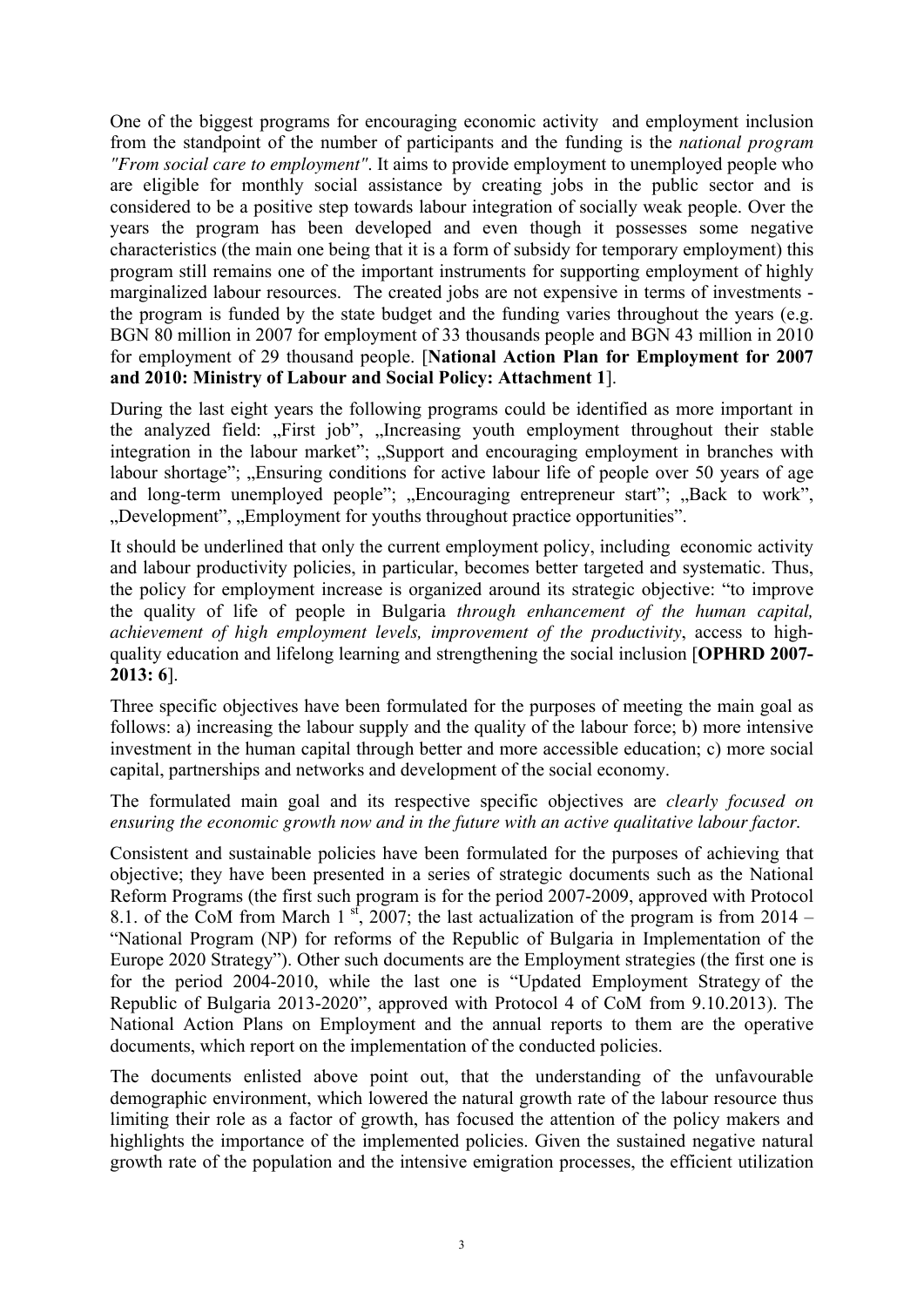of the available labour resource through employment inclusion and labour productivity increase constitute priority policies with no feasible alternative.

The policies, financed by European Social Fund (ESF) within the framework of encouraging economic activity and labour productivity, are represented by various schemes aimed at the inclusion of more individuals in education, qualification and employment. Oftentimes these schemes are combined; education is envisioned for the first phase and employment for the subsequent phase. A series of schemes envision a combination of training and employment over time. These schemes aim at:

- Encouraging employment through stimulation of the development of entrepreneurships (with two components: training and consultation, and newly established enterprises); for adaptability – scheme "Back to work" and "Development" (incl. training and employment following training);
- Improvement of the professional characteristics of the employed (scheme "I can");
- Creating employment for young peopel via the provision of internship opportunities; Schemes "I can do more"; "Closer to work"; "First job";
- Encouraging employment; qualification and motivation for competitive inclusion on the labour market; qualification schemes and services; Scheme "Take life into your own hands" **[Annual report 2013, Employment Agency: Annex 11.].**

The understanding of the significant importance of employment and labour productivity as sources of growth is reflected by the continuity of the policies in the long-term, as seen in OPHRD 2014-2020. Employment, reducing poverty and encouraging social inclusion are among the priorities, which focus on two of the goals of the "Europe 2020" Strategy of the EU and the national goals for the "2020" horizon, namely: (1) employment of no less than 76% of the population aged 20 to 64 as of 2020 and (2) reduction of poverty by 260 thousand people by 2020. These goals pose a significant challenge ahead the policies, which are part of the three pillars of OPHRD 2014-2020:

- (1) Higher employment rate and better quality employment.
- (2) Reducing poverty and promoting social inclusion.
- (3) Modernisation of public policies

<u>.</u>

From the standpoint of the "labour" factor as a source of growth*,* the policy conducted with the support of ESF during the period 2007-2013 focuses on activation of the groups at risk in employment and on training of employed and unemployed persons. Other important aspects such as the reproduction of the labour resource remain within the scope of national financing. The underestimation of this aspect and the limited national funding of policies aimed at overcoming the significant demographic disparities<sup>1</sup> condition the one-sidedness of the strategic objective - to ensure the availability of sufficient and qualitative labour resources as a factor of economic growth.

<sup>&</sup>lt;sup>1</sup>, i.e. of policies, aimed at expanding the labor force via a decrease in infant mortality, an increase in the birth *rate and improvement of the family environment as well as of policies in the field of migration.*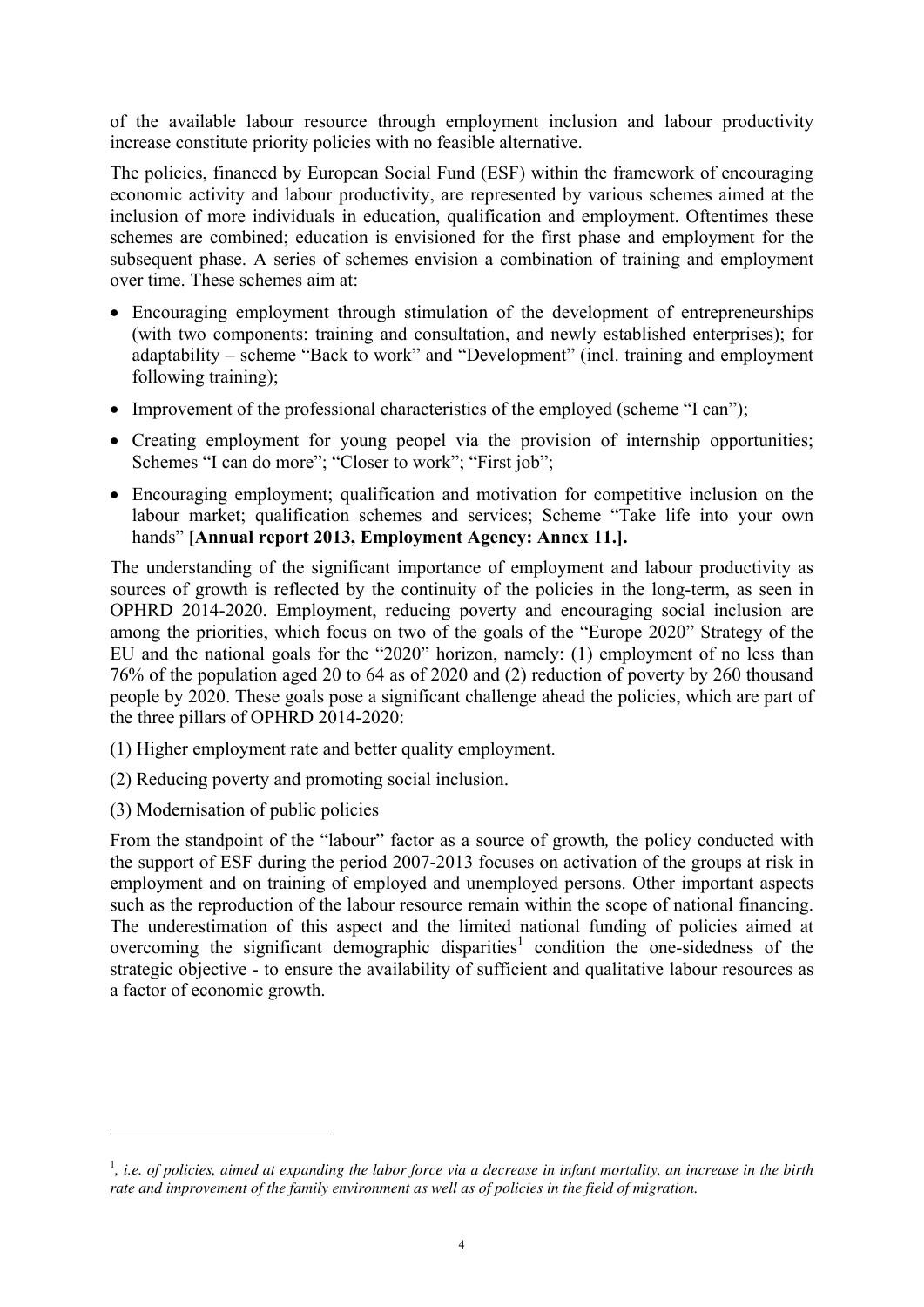#### ASSESMENT OF THE EFFECTIVENESS OF IMPLEMENTED POLICIES FOR **ENCOURAGING ECONOMIC ACTIVITY, LABOUR INCLUSION AND LABOUR PRODU UCTIVITY Y IN THE P PERIOD 2 2007-2013**

The assessment of the envisioned policies is based on the utilized financial resource; the achieved qualitative indicators are compared to the goals of the policies and the degree of satisfaction of the involved parties. The key question, which is addressed, is how these policies have contributed to the development of labour resources as a factor of growth in the short and long-run.

#### *Financi ial resource es*

l

l

l

The economic policies, conducted in the frame of the national programs are funded generally by the state budget, while those, envisioned by the OPHRD 2007-2013, are financed from the European Social Funds to the amount of EUR 1 031 million. The share of the active policies financed by ESF in total financing increases during the five-year period and comprises 79% of total resources in 2013. The national co-financing comprises 15% of total financing for all priority axes  $2$ . (Fig.1)





Source [ Annual reports of the Employment Agency for the respective years]

There are several national programs, which employed the majority of the total number of unemployed people: i.e. the national program "From social care to employment" (the share of employed people varies from 40 to 60% of total number of unemployed during the period 2008-2010); "Personal assistant to people with disabilities" (21-10% of total number of employed people in 2008-2010); "Employment and education for people with disability (4-10% of total number of employed in the period 2008-2010): "Support of maternity" (8-4% of all employed for that period), etc. (see **Table1**).

<sup>&</sup>lt;sup>2</sup> According data from Annual Reports of the Employment Agency for the respective years.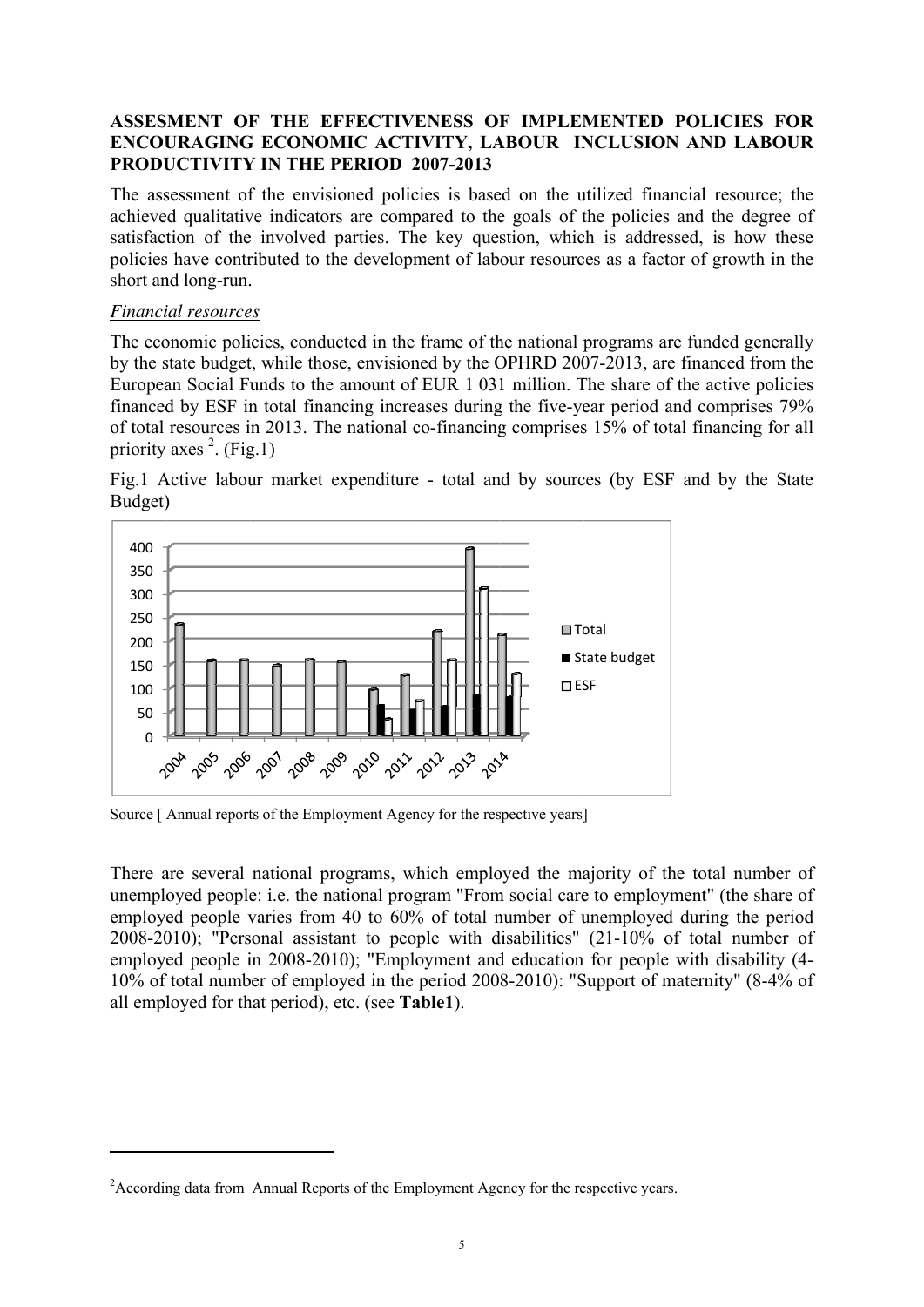| No of unemployed                            | 2008  | 2009  | 2010  | 2012 | 2013  |
|---------------------------------------------|-------|-------|-------|------|-------|
| 1. "From social assistance to employment"   | 27451 | 23140 | 12771 | 8277 | 13912 |
| 2. "Personal assistance to disabled people" | 10351 | 9217  | 2146  | 3337 | 3504  |
| 3. "Assistance for retirement"              | 3554  | 2216  | 848   | 37   | 41    |

Table 1. Number of people who have worked under programmes and measures (average per year)

Source: National Action Plan for respective years, National Agency

The expenditures for all active labour market programs have increased over the years from BGN 66 million in 2008 to BGN 73 million in 2011 and BGN 84 million in 2014. Via these expenditure the number of unemployed people, included in employment, has decreased from 66 thousand people in 2008 to 23 thousand in 2011. As a percentage of GDP active labour market expenditure are insignificant - 0,28% in 2008 and 0,09 % in 2011. A specific characteristic of active labour market funding is that more and more programs are transferred for funding from the state budget to Operational program "Human Resource Development". Due to that, further analysis is focused on assessment of active labour market programs, conducted under OPHRD 2007-2013.

Bulgaria commenced the implementation of OPHRD with a low degree of readiness of specific policy schemes, of preparedness of the institutions to implement those schemes and a low level of information provision to all participants in the process. Hence, the first three years passed in activities for preparation, contracting and information provision to potential beneficiaries of the policies within the framework of OPHRD. Only 5 OPHRD schemes were implemented in 2008; in 2009 they were supplemented by a limited number of schemes for training and acquiring professional qualification and key competences. Most of the schemes within the framework of OPHRD commenced in 2010, while the most extensive policy in terms of the number of schemes (15 in total) was implemented in 2012.

The longer preparatory period of the programs' design and implementation and the sluggish development of the needed institutional framework (in view of legal basis and labour capacity) are one of the e specificity of this first period of absorption of ESF funding. Another specific characteristic is the existing mismatch between the actual needs of the labour market and the envisioned policies. This creates an *attitude of "absorbing some funds"* and an insufficiently accurate assessment of long-term goals. In the conditions of strict financial restrictions, the resources from ESF constitute the main source of support provision for policies, including anti-crisis ones. This approach of transferring active policies from the State budget towards co-financing by ESF does not contribute for further restructuring of the labour market.

The policies for encouraging employment and labor productivity comprise 21% and 18% respectively of the resources allocated within the framework of the program. EUR 216,6 million have been allocated for encouraging economic activity and EUR 185,7 million for increasing labour productivity, making a total of EUR 402,4 million which is 39% of total funding for human resource development for the period 2007-2013.

Increasing the employability and quality of the labour resources is in itself an important policy with long-term effects on growth. From this point of view, the priority given to the first two axes of OPHRD is advantageous in itself. On the other hand, there is some doubt about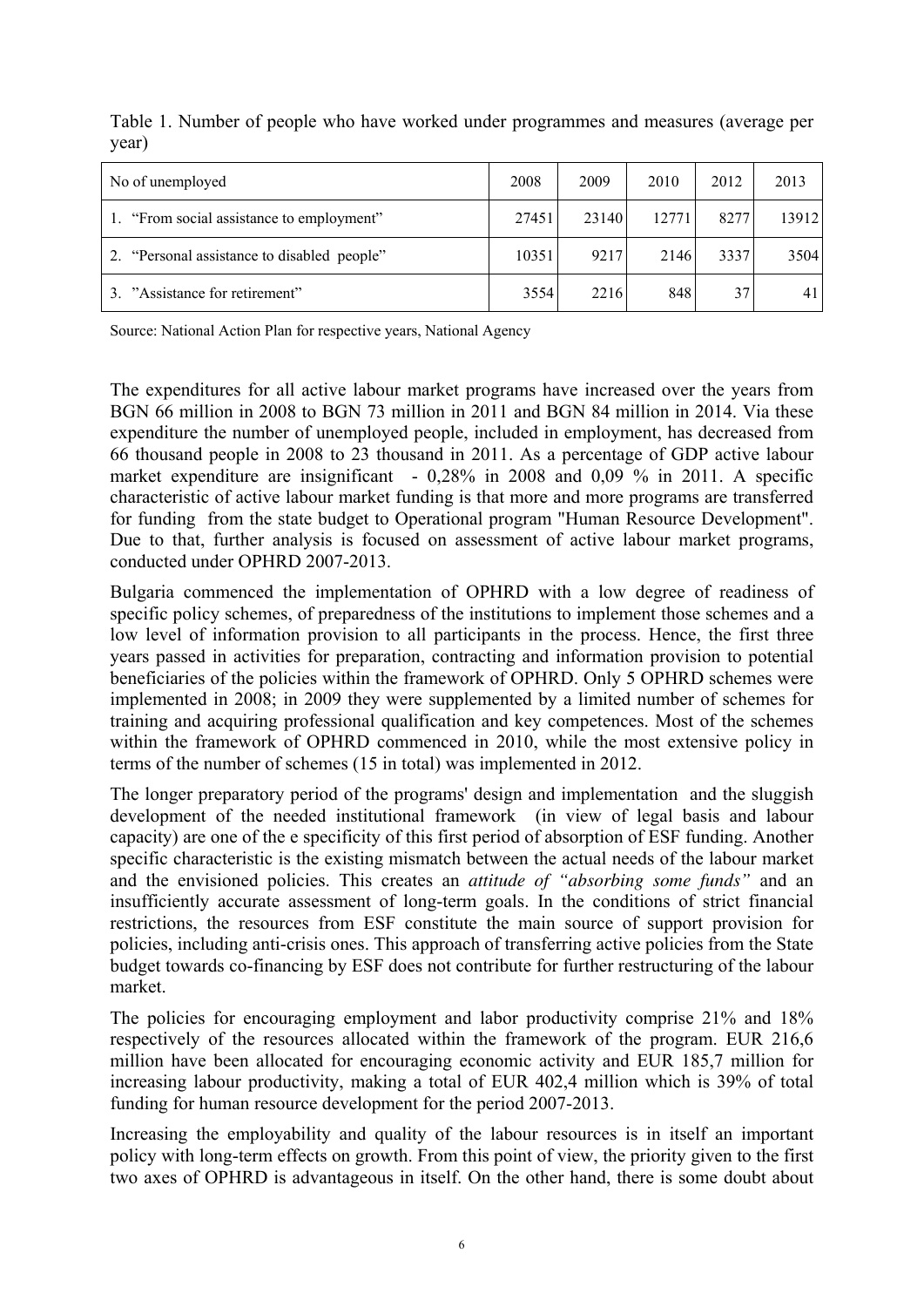their efficiency in view of the significant skill mismatch between the supply and demand for labour in the country - a fact, frequently underlined in the annual reports on the implementation of OPHRD [**Annual Report on OPHRD, 2013: 34**]

## *Degree of fulfilment of the objectives of OPHRD*

The so-called key indicators, specified in OPHRD, are used for the purposes of assessing the impact of the policies over human resources. The long-term goals of the Lisbon strategy for 2010 have also been specified; they are consequently lowered to reflect the impact of the international economic crisis.

The impact of OPHRD over the development of human resources in Bulgaria is analysed via the following set of key indicators, which are specified in the program and presented in the table below:

| Indictors                                                                   | 2006 | Objectives until<br>2013 | Achieved<br>result | Lisbon<br>objective |
|-----------------------------------------------------------------------------|------|--------------------------|--------------------|---------------------|
| Employment rate (age group 15-64)                                           | 58.6 | 64.0                     | 59.5               | 70.0                |
| Employment rate - women (age group 15-64)                                   | 54.6 | 56.0                     | 56.8               | 60.0                |
| Employment rate (age group 55-64)                                           | 39.6 | 42.0                     | 47.4               | 50.0                |
| Unemployment rate (age group $15+$ )                                        | 9.0  | 6.0                      | 12.9               |                     |
| Youth unemployment rate (age group 15-24)                                   | 19.5 | 16.0                     | 25.7               |                     |
| Long-term unemployment rate $-$ more than 12<br>months (% of the workforce) | 5.0  | 4.0                      | 7.4                |                     |
| Early school leavers                                                        | 20.0 | 13.0                     | 12.5               | 10.0                |
| Share of persons with completed secondary<br>education                      | 76.5 | 84.0                     | 86.0               | 85.0                |
| Participation in life-long learning                                         | 1.3  | 5.0                      | 1.7                | 12.5                |
| Persons living in households with an unemployed<br>individual               | 13.0 | 10.0                     | 14.8               |                     |

Table 2. Main indicators of human resource development

Source: OPHRD 2007-2013: 83-84

The source of the data about the achieved levels of the indicators at the end of 2013 is National Statistical Institute (NSI). For two of the indicators the envisioned levels have been exceeded – employment rate of women and employment rate of the age group 55-64. The achieved rates of employment of the labour resources remain lower than the envisioned ones. The target values are also not achieved for all indicators relating to a decrease in unemployment as well as to all indicators about life-long learning, the percentage of persons living in households with an unemployed individual and the percentage of early school leavers.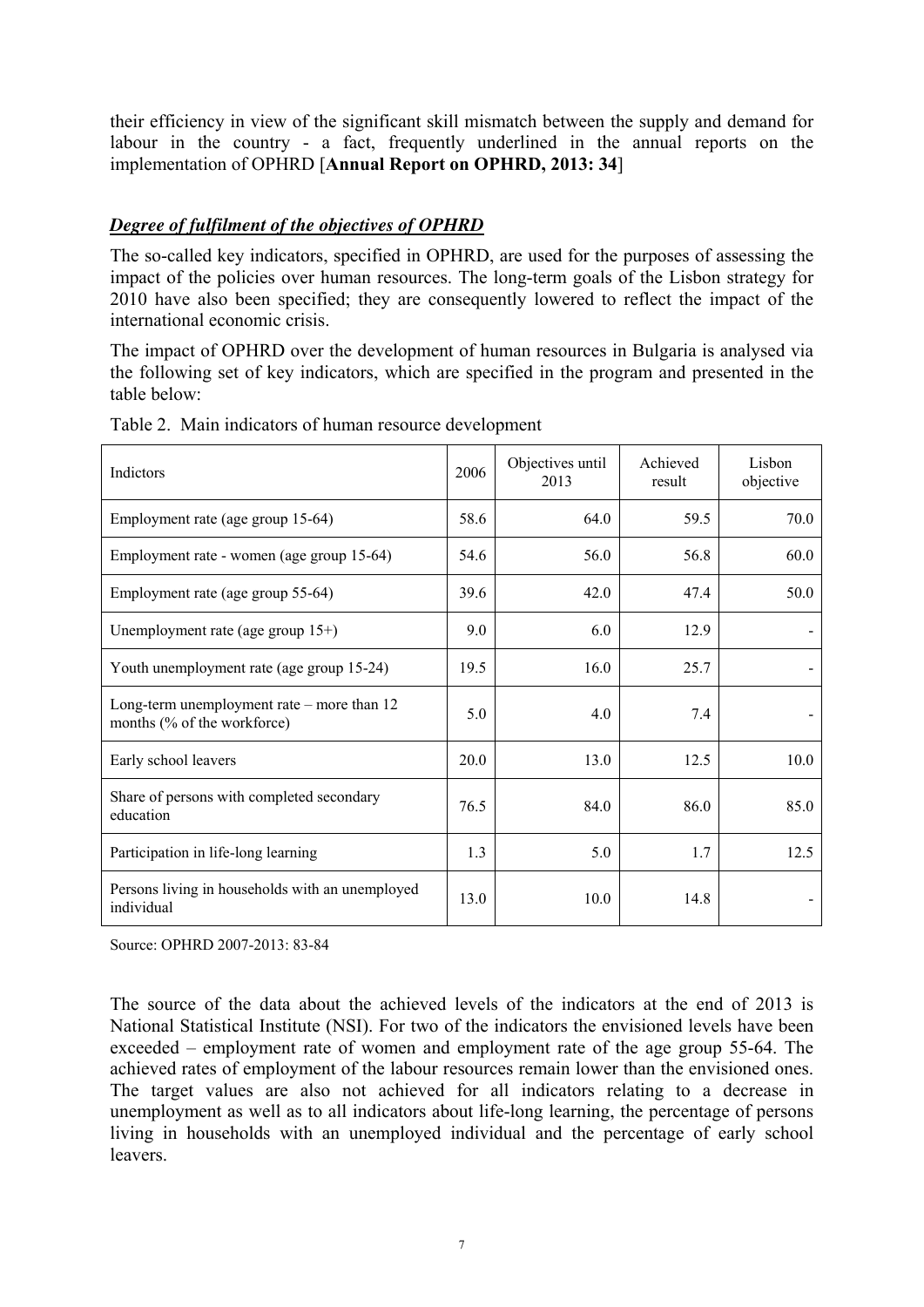Two significant questions arise in view of the degree of achievement of the envisioned target levels: **a**) to what extent have the conducted policies contributed to stimulating the development of employment and increasing its productivity (adequate schemes for encouraging economic activity and creating jobs; flexibility on the labour market, incl. wellfunctioning institutions; sustainability of employment; quality of employment and others) and **b**) to what extent have factors, which are external to the labour market system, impeded the normal implementation of the programs and, more specifically, to what extent has the impact of the international financial crisis and the political and social instability in the country hindered the implementation of OPHRD to the maximal extent?

The analysis of the specific schemes, which represent the first two priority axes of OPHRD promotion of economic activity and development of inclusive labour market and raising the productivity and adaptability of the employed persons, will address these questions. Data from the annual reports on the implementation of the operational programs and the interim assessments<sup>3</sup> have been used as well as assessments and scientific studies of the impact of the crisis on the labour market, etc. The specification of the analysis and the assessments of the policies in terms of the development goals and the results achieved at the end of the period are conducted on the basis of an analysis of the program-specific indicators and expert assessments. Expert conclusions are drawn regarding the effects of the achieved results on economic development and growth in the short-, medium- and long-term perspective.

The results achieved by the schemes within the framework of OPHRD as of the end of 2013 indicate that the total number of participants in the projects is 360 064 persons.





Source: Annual report 2013, Employment Agency: 66-67.

l

l

l

The number of employed individuals, who have participated in various forms of training for improvement of the qualification and for acquiring key competences, prevail in comparison to the number of unemployed individuals, who were included in employment or an internship following training within the framework of OPHRD schemes (Fig2). The fact that in the design of the specific schemes, priority is given to the improvement of the professional qualification and competences rather than to the inclusion in employment of the unemployed

<sup>&</sup>lt;sup>3</sup> Documents, concerning European funds in Bulgaria, which are published on the governmental website.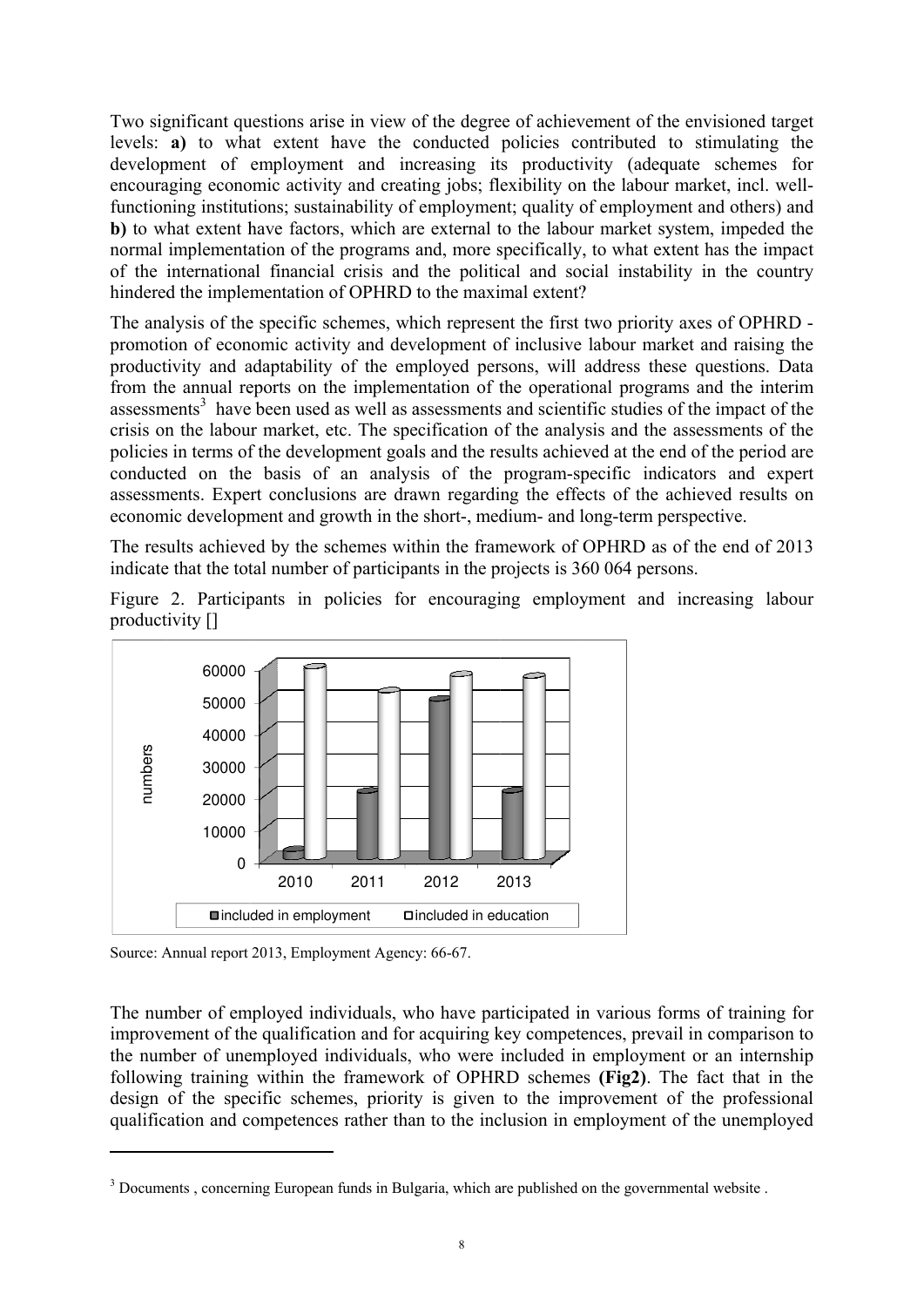*has both positive and negative consequences.* The anti-crisis characteristics of this approach towards maintaining the employment level can be classified as positive. The increase in their productivity (resulting from the conducted professional training) is also a positive characteristics. The negative consequences are that the effects are short-term given a continuation of the crisis and the subsequent stagnation, reflected by the increase in the unemployment rate and particularly of long-term unemployment.

Some of the negative effects can be traced on **Figure 3**, outlining that as economic stagnation persists and unemployment increases, the number of participants in such policies within the framework of OPHRD decreases during the period 2008-2012.The data also indicate a decreasing number of newly included unemployed individuals over the years. A significant increase is only registered in the last year<sup>4</sup>. The share of the unemployed individuals, who have participated in the various types of policies, in the total number of unemployed individuals, however, remains lower. Only in the 2013 there is a sharp increase (104654 people). As a share of total unemployment the level remains under one third - 28.2% in  $2013<sup>5</sup>$ 

Figure 3. Number of persons, included in employment within the framework of OPHRD, and number of unemployed people (average per year)





<u>.</u>

In the end of 2008 the international crisis began to manifest in Bulgaria. The crisis is characterized by an increase in unemployment and the interests of the state should logically be focused on preserving jobs and preventing a "boom" in unemployment. This did not happen because of prioritization of strict fiscal restrictions, implemented as a tool for combating the crisis. Fiscal restrictions were implemented in the field of active labour market policy (ALMP) as well. The financial restrictions in all channels of the economic system caused the loss of jobs, bankruptcies of the small- and medium-sized businesses and naturally limited job opportunities for the unemployed. I.e. excessive fiscal discipline restricted employment policy to a minimal number of participants in employment programs. The decrease in the number of employed individuals had a positive impact over the productivity of labour; however, this did not occur as a result of a restructuring of employment and of the lines of manufacturing, but rather predominantly as result of the decrease in employment.

<sup>&</sup>lt;sup>4</sup> 76249 in 2008; 66840 in 2009; 58862 in 2010; 49618 in 2011; 39593 persons in 2012 and 104654 persons in 2013.

<sup>&</sup>lt;sup>5</sup> This share is 10,8% in 2012, 14.9% in 2011, 16.7% in 2010, 28% in 2009 and 38,3 in 2008.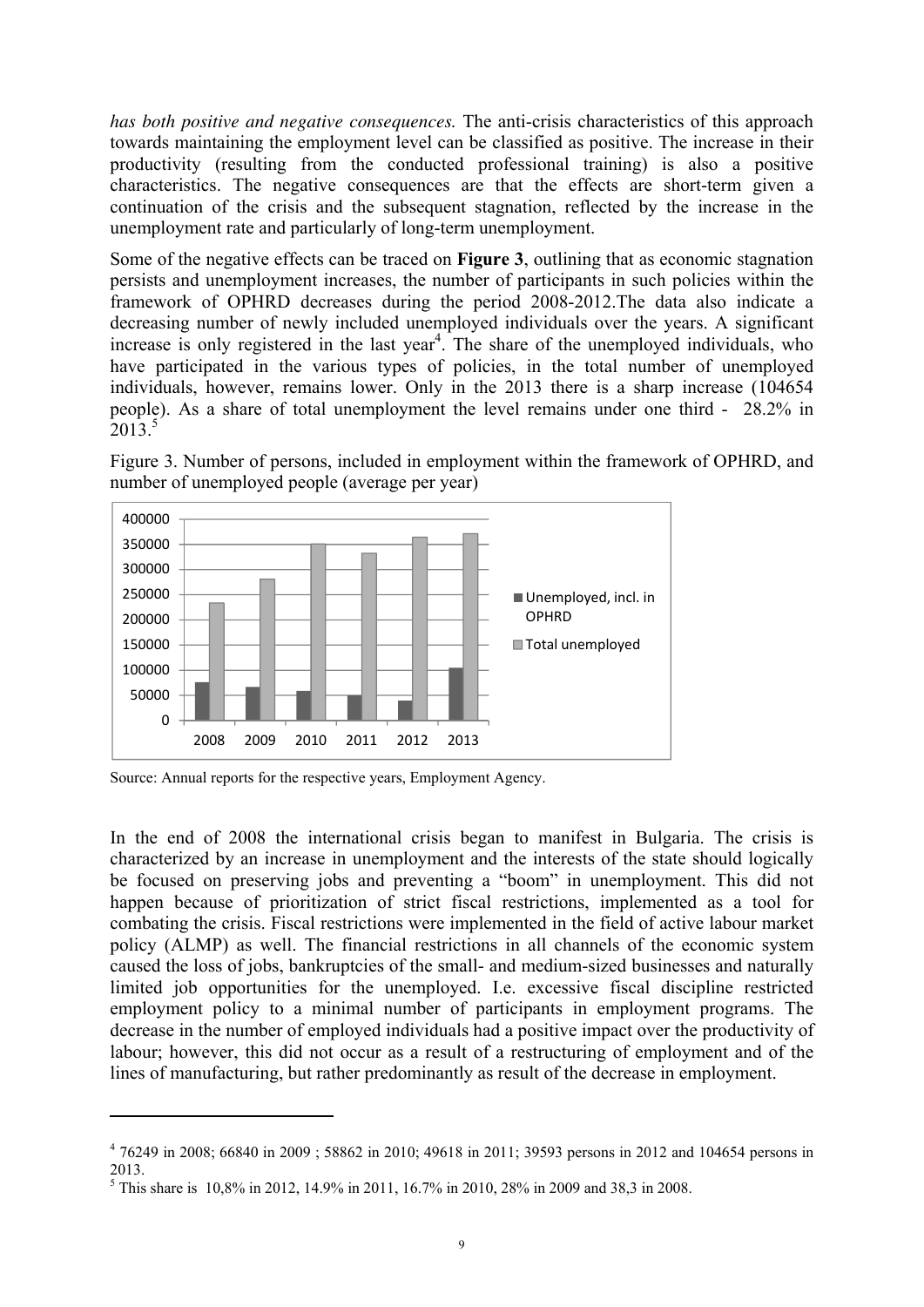The fiscal pressure over the labour market is clearly reflected by the dynamic of the expenditures for active labour market policies and the number of the unemployed **(Figure 4).**

Figure 4. Expenditures dynamic for active labour market policies and total number of unemployed people in Bulgaria



Source: Annual reports of the Employment Agency for the respective periods

During the period 2003-2008 the expenditures decreased, while the unemployment registered insignificant fluctuations. When unemployment increases during the crisis years, the expenditures begin to slowly increase, but they remain lower in comparison to 2003 particularly in midst of the economic crisis and high employment.

There is yet another contradiction: the relative share of the unemployed, included in active labour market programs, in the total number of unemployed individuals is higher during periods when the programs are mainly financed from the state budget, while during period of high unemployment and predominant financing from OPHRD this share decreases.

One of the explanations here is that training (including training of the employed) is prioritized by the Operational program. Given the existing configuration of the policy, some of the unemployed are in somewhat of a disadvantageous position with regard to the access to active labour market policies. These are the individuals with low education and motivation, the women and the elderly, passing training and obtaining the respective qualification is problematic, particularly for those, who live in small settlements and have an unequal access to the policies **(Table 3)**.

**Table 4** presents a synthesis of the outcomes of the concrete schemes.

The persons from vulnerable groups, who have participated in the various policies, comprise a mere 5% of all unemployed individuals in 2009, while their share in total unemployment continuously increases – to 35% in 2010, 57,5% in 2011, 72,3% in 2012 and 78,7% in 2013 **[ Annual reports for respective years, Employment agency: 56**]. The youngsters, the persons aged 50+ and the long-term unemployed are the main groups, on which the inclusion efforts are focused. Despite that, the share of these groups in total unemployment remains large, which shows that inclusion in these programs does not provide a lasting solution to the problem.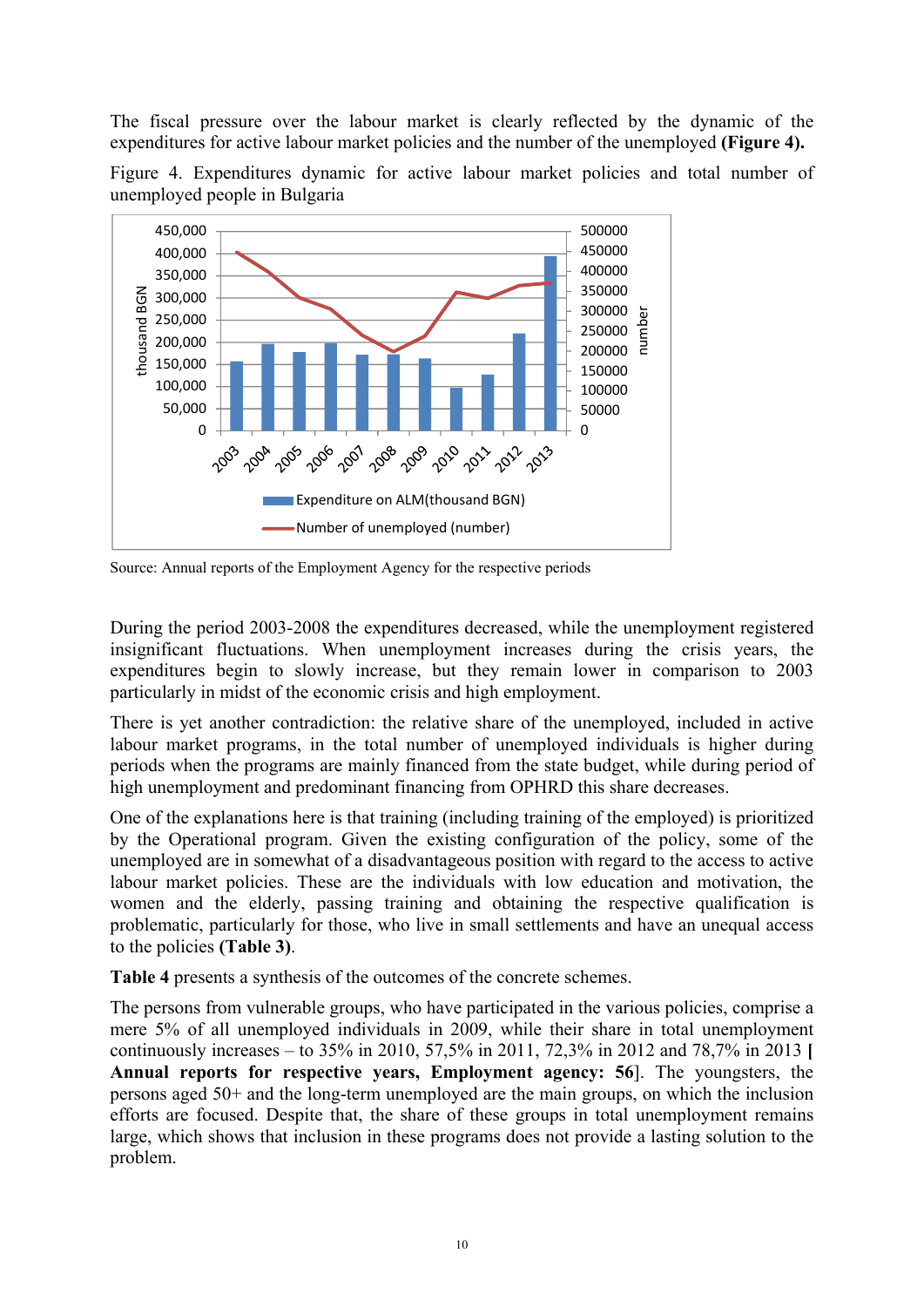| Year | Total number | Long-term<br>unemployed -% | Youngsters up<br>to the age of 29<br>$-9/6$ | Persons aged<br>$50 + -\frac{6}{9}$ | Disabled<br>persons % |
|------|--------------|----------------------------|---------------------------------------------|-------------------------------------|-----------------------|
| 2013 | 172389       | 18.3                       | 25.2                                        | 22.3                                | 2.2                   |
| 2012 | 179460       | 13.7                       | 24.8                                        | 27.1                                | 1.5                   |
| 2011 | 141740       | 15.2                       | 21.0                                        | 26.8                                | 2.7                   |

Table 3. Persons from vulnerable groups, included in active policies, financed with resources from ESF

Source: [Annual report 2013, Employment agency: Annex 11]

Table 4. Specific schemes, number of participants and funding from OPHRD (in the end of 2013)

| Name of the scheme                                                                                          | Number of participants from<br>the start of the project until the<br>end of 2013 | Funding $-$<br>million BGN | Envisioned<br>number of<br>participants |
|-------------------------------------------------------------------------------------------------------------|----------------------------------------------------------------------------------|----------------------------|-----------------------------------------|
| Encouraging the initiation of projects for<br>development of independent economic<br>activity – component 1 | 14495                                                                            | 36                         | 16250                                   |
| Encouraging the initiation of projects for<br>development of independent economic<br>activity – component 2 | 10365                                                                            | 50                         | 10400                                   |
| Adaptability                                                                                                | 3271                                                                             | 90                         | 3454                                    |
| Back to work                                                                                                | 7082                                                                             | 64                         |                                         |
| Creating employment of youngsters<br>through internship opportunities                                       | 9166                                                                             | 35                         | 8930                                    |
| Development                                                                                                 | 112828                                                                           | 240                        |                                         |
| Promoting employment                                                                                        | 25100                                                                            | 80                         |                                         |
| I can                                                                                                       | 60642                                                                            | 26                         |                                         |
| I can do more                                                                                               | 95324                                                                            | 99                         |                                         |
| First job                                                                                                   | 4333                                                                             | 20                         |                                         |
| Closer to work                                                                                              | 5499                                                                             | 8                          |                                         |
| Qualification and motivation for<br>competitive inclusion on the labour<br>market                           | 3722                                                                             |                            | 4665                                    |
| Qualification services and promotion of<br>employment                                                       | 2989                                                                             | 36                         | 3103                                    |
| Qualification services for trainings of<br>employed persons                                                 | Phase 1 - 22632<br>Phase 2 - 43535<br>Phase 3 - 11149                            | 14<br>18<br>50             | 15126                                   |
|                                                                                                             |                                                                                  |                            |                                         |

*The following should be highlighted as the most significant problems during the implementation of the presented policies:*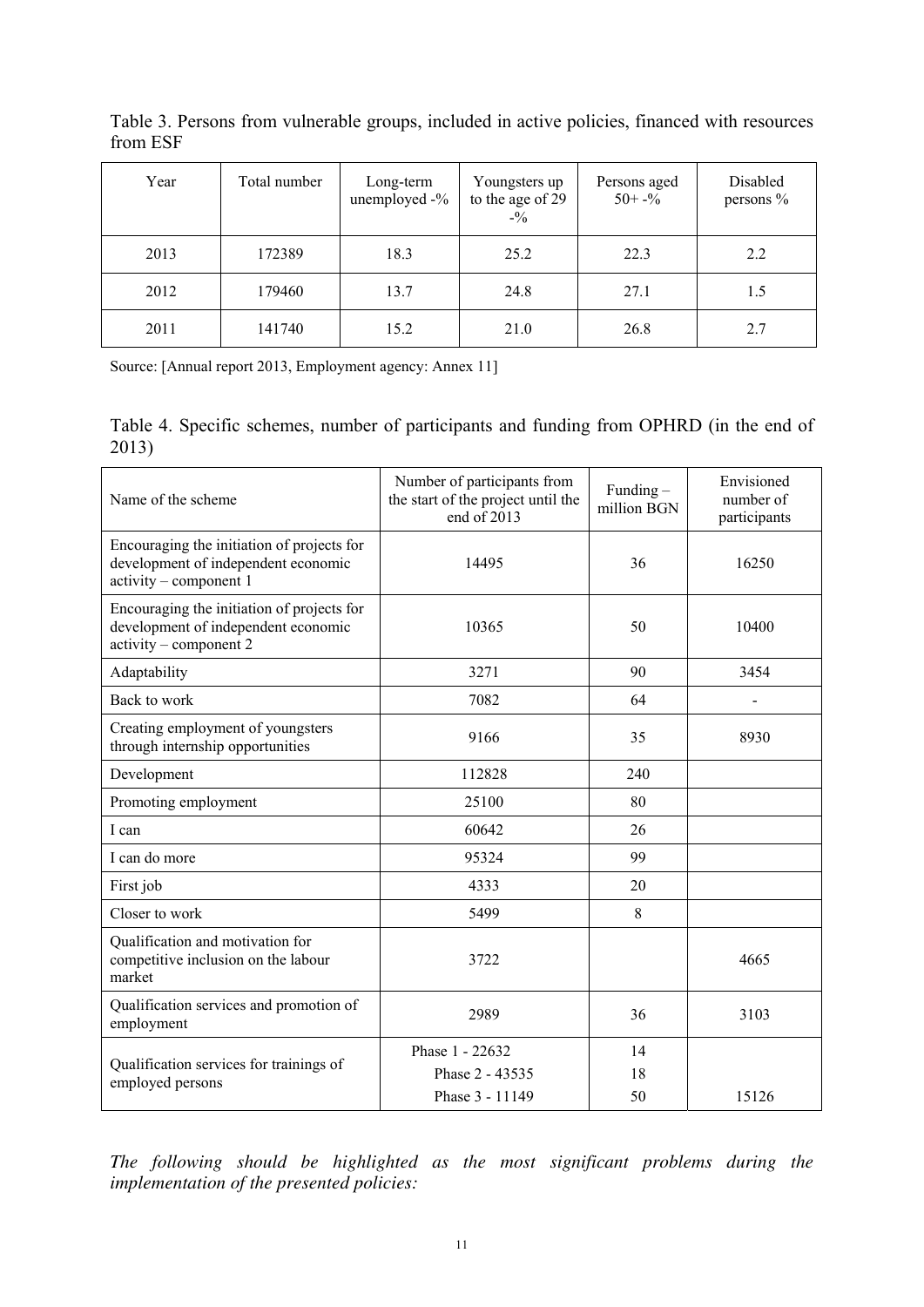- The assessment of the efficiency of the policy cannot be sufficiently adequate if it is solely based on the current quantitative information about the financial resources and the absolute number of participants in the programs. The increase of the expenditures per unemployed, included in employment or training programs, does not show the effects of the cofinancing from ESF on labour force employment inclusion. For example, in 2010, the total number of long-term unemployed, who participated in employment and training schemes within the framework of OPHRD, is 2440, which comprises an insignificant percentage of total long-term unemployment. Does this mean that the policies are ineffective?
- The multitude of actions should supplement, expand and build on the active and preventive measures on the labour market. But is this really the case? The alternatives to activation and inclusion in employment remain within the scope of the recommended schemes, which offer similar services – registration, consultation, information provision, training, employment.
- There is a methodological problem related to the timing of reporting the numbers of people, included in a program and the financial resources. <sup>6</sup>

*The policies for increasing productivity through qualification and training* of the labour force are the most "large scale" programs from the standpoint of the number of participants. Employed and unemployed persons participate in a variety of forms of training as a means to attain/increase their professional qualification and acquire key competences. In 2013 the greatest number of participants (newly included individuals) took part in the scheme "I can" (41103 persons), followed by scheme "Promoting employment" (15722 persons) and scheme "Qualification and motivation for competitive inclusion on the labour market" (11126 persons). For the other schemes the number of newly included participants ranges from a thousand to two thousand persons, while some schemes have a significantly smaller number of participants – for example the scheme for encouraging entrepreneurship, component "newly established enterprises" has 141 participants and the training component of this scheme – 254 persons. The outcomes of their participation is reflected by the beneficiaries' assessment. Assessments of the beneficiaries regarding the usefulness of the policies within the framework of programs "I can" and "Qualification services and training for employed persons" of OPHRD are as follows:

• *Satisfaction of the employees, who participate in schemes for improvement or attainment of professional qualification and key competences* 

According to the interim assessment reports, the interviews conducted as a means to study the effectiveness of the programs indicate that the majority of the schemes receive a positive evaluation; the beneficiaries consider them useful and necessary [**Report from a study of the implementation, progress and satisfaction with scheme "I can" of OPHRD, MLSP, 2011:2**]. A high level of satisfaction has been registered – 58.1% of the respondents, who completed professional qualification courses, are entirely satisfied, while amongst the participants in trainings for the attainment of key competences this percentage is 38.7%. The shares of partially satisfied participants are 29.7% and 22.9%, respectively. This means that the share of participants, who are not satisfied by the training is 12.2% for the professional qualification training and 38.4% for the training in key competences.

There is compliance between the expectations and the actually acquired knowledge (89.7% of the respondents state that the content of the courses meets their expectations; 7.7% state that it partially meets their expectations and 2.6% cannot determine that).

<u>.</u>

<sup>&</sup>lt;sup>6</sup> This problem is underlined in the Annual Report of Employment Agency 2010, 37-38.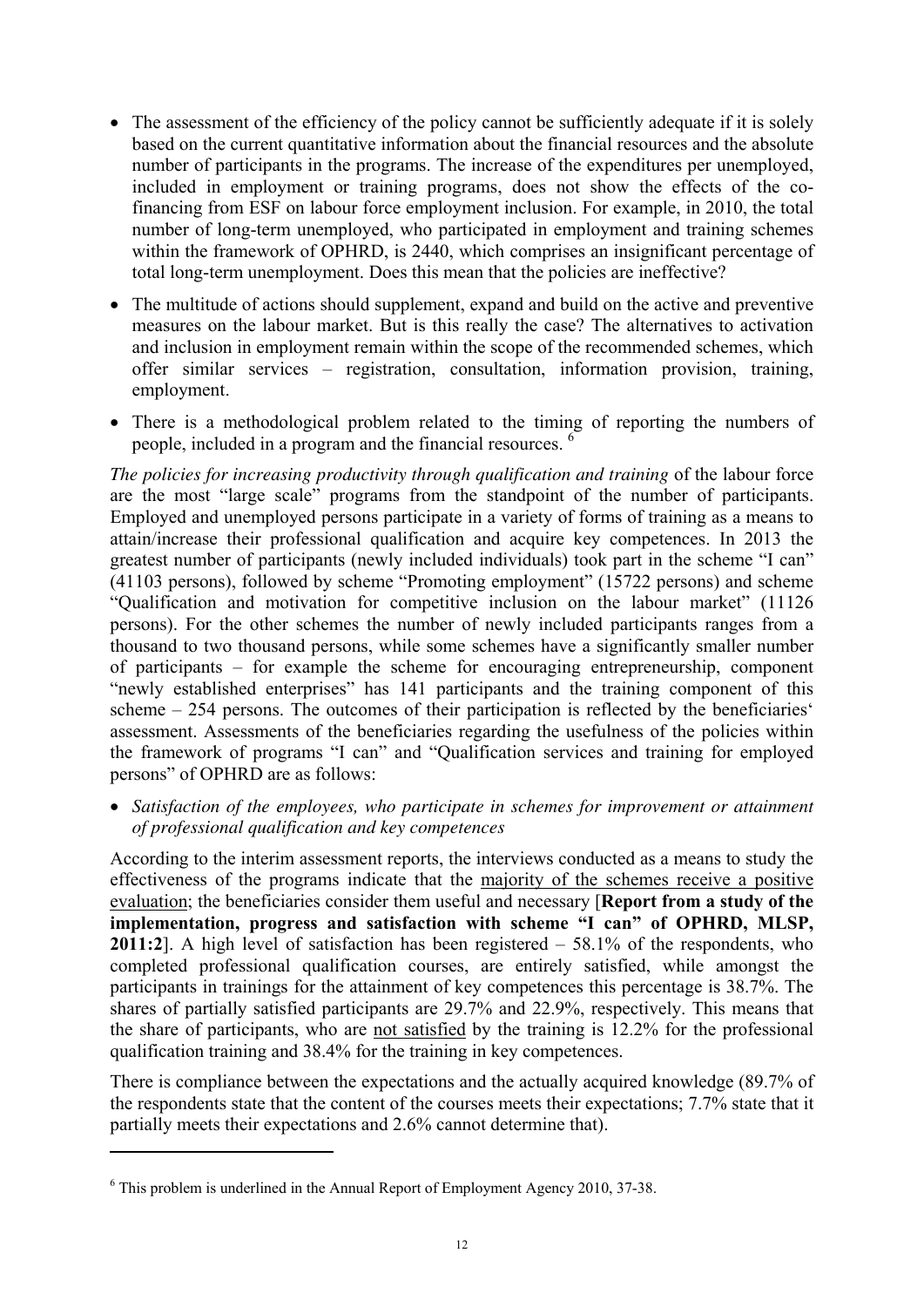- *Assessment of the actual impact of the program over the development of labour resources* 
	- $\geq$  24% of the participants in qualification courses and attainment of key competences report an improvement of their position at work;
	- $\geq$  46.6% of the participants in training within the framework of scheme "I can" report better level of execution of their professional duties;
	- $\triangleright$  Training has helped 4.2% of the respondents to find a new job;
	- $\triangleright$  For another 2.7% it has resulted in increased pay;
	- $\geq$  21% of the respondents have a negative attitude towards the achieved results; for them the training in professional qualification courses or courses for attainment of general competences has had no impact; for 3.1% it has led to problems at work, while another 18% cannot determine what the impact was.
	- $\triangleright$  It is apparent that the general opinion about the importance of training is predominately positive. However, it should be pointed out that nearly 42% of the participants in program "I can" have critical notes.
- *Sustainability of the achieved results*

82.1% of the target group believe that their participation in training within the framework of program "Qualification services and training of employed people" will benefit them in the future, i.e. they will use the acquired knowledge in the future; 62% of the respondents state that the benefits from the training manifest immediately following its completion, while another 33% believe that it is the companies, in which they work, that will benefit **[Final report on achievements, MLSP,2011:4].**

• *Effects from participation in the programs for the companies* 

The effects from the participation in the programs of the companies are various and include:

 $\triangleright$  Increase in labour productivity (41.3%);

- Introduction of innovative strategies and models (26.1% of the representatives of the beneficiaries and 38.5% of the representatives of partners);

- $\triangleright$  Realization of the need for implementation of modern practices for human resource management through training of the employed; development of cooperation between beneficiaries and partners, and implementation of good practices (54.3% of the representatives of the beneficiaries and 61.5% of the representatives of partners);
- $\triangleright$  Future successful partnership for training of the employees; improvement of the reputation of the organizations;
- ¾ Increased capacity for successful participation and implementation of projects, financed by ESF (84.8% of the representatives of the beneficiaries and 53.8% of the representatives of partners).

#### **CONCLUSIONS**

The following conclusions about the implemented policies may be formulated with regard to their goals and their impact over the development of human resources.

• Encouraging economic activity and inclusion in employment as well as the increase in the quality of labour resource through training and qualification *constitute policies of primary importance from the standpoint of ensuring qualitative and dynamic economic growth*.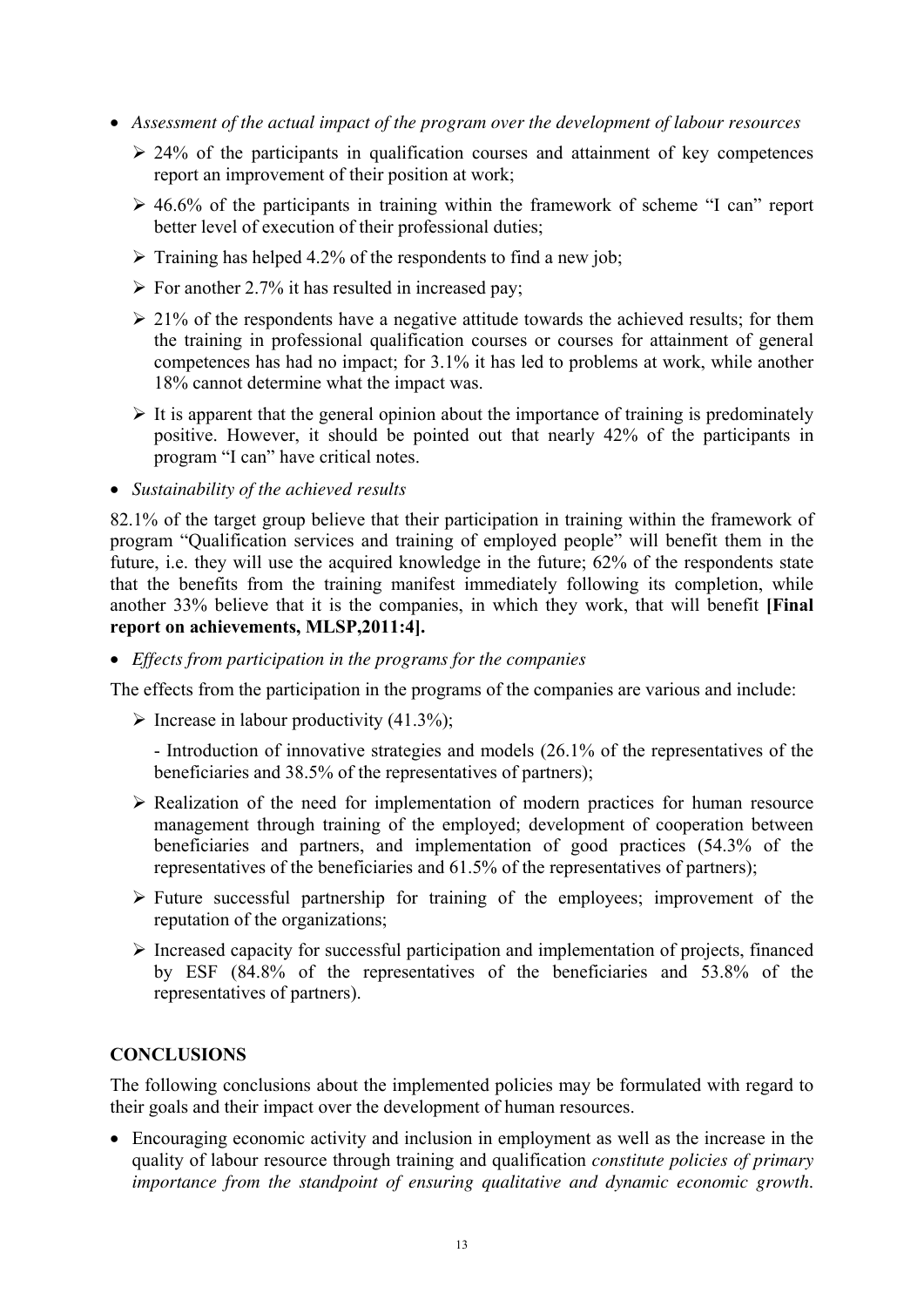Hence, targeting (redirecting) grant funding to the amount EUR 1 031 billion from the ESF, via OPHRD is a sound approach, particularly during a period of economic crisis and limited possibilities for financing from the state budget.

- The goals, formulated by OPHRD with regard to stimulating economic activity and employment as well as increasing labour productivity are partially achieved, which is due to the strong negative impact of the crisis on the demand for labour. The crisis significantly contributes to a decrease in the efficiency of the implemented policies as well as to the transformation of some of these policies into anti-crisis measures.
- In addition to the external shocks on the labour market, the effectiveness of the implemented policies in the analysed field is impacted by the internal imperfections of the labour market, such as insufficient flexibility, lack of skills and experience with the management of funding from the ESF, lack of sufficient institutional capacity for implementation and assessment of policies.
- The partial fulfilment of the policy goals is reflected by the fact that employment decreases by 11% during the period 2008-2013 (from 3289,9 to 2931,6 thousand persons for the age group 15+ and from 3211,4 to 2871,5 thousand persons for the age group 20-64), while unemployment increases from 6.5% to 13% (from 228,8 to 411 thousand persons).
- From the standpoint of the implementation of the policies, education is a priority. In that sense, the resulting effect will be long-term, rather than short-term. For example, during the period 2008-2013, training of employed persons represents 70% of all individuals, encompassed by respective policies (250990 persons out of a total of 360064 persons, which have been included in the analysed schemes).
- Encouraging employment and job creation is modestly represented by schemes for the establishment of new enterprises (a total of 141 person), inclusion in employment of youngsters via internships (9166 persons), employment within the framework of scheme "Take life into your own hands" (1123 persons), scheme "Back to work" (3569 persons) and scheme "First job" (2066 persons). It is apparent that such limited inclusion in employment cannot be anticipated to have a significant impact over aggregate employment.
- The permanence of the created employment remains a subject to intense discussion, despite the specified share of nearly 60% of the participants in the analysed schemes, who are still employed in 2014. It should, however, be pointed out that the aforementioned is only valid for some of the schemes and that many of the persons, who have passed through the programs, once again become unemployed or drop out of the labour market.
- The elaborated policies can be improved from the standpoint of the design of the programs (the scope of the target group, the professional realization of the participants in the programs) and their implementation (the organization of the process itself, the flexibility of the implemented schemes – for example, through organization of public tenders, signing of contracts, immediate verification of expenditures, etc.).
- As a whole, the elaborated mechanisms are cumbersome, the procedures are strenuous and the rules are not sustainable, which decreases the amount of interest and degree of trust in these policies. Despite the inclusion of persons from the so-called "vulnerable" groups, such as youngsters, long-term unemployed, persons aged 50+, the unemployment level amongst these marginalized groups has not decreased significantly.
- Mass participation of the employed in the programs for acquiring and improving their qualification as well as for acquiring particular key competences raises the question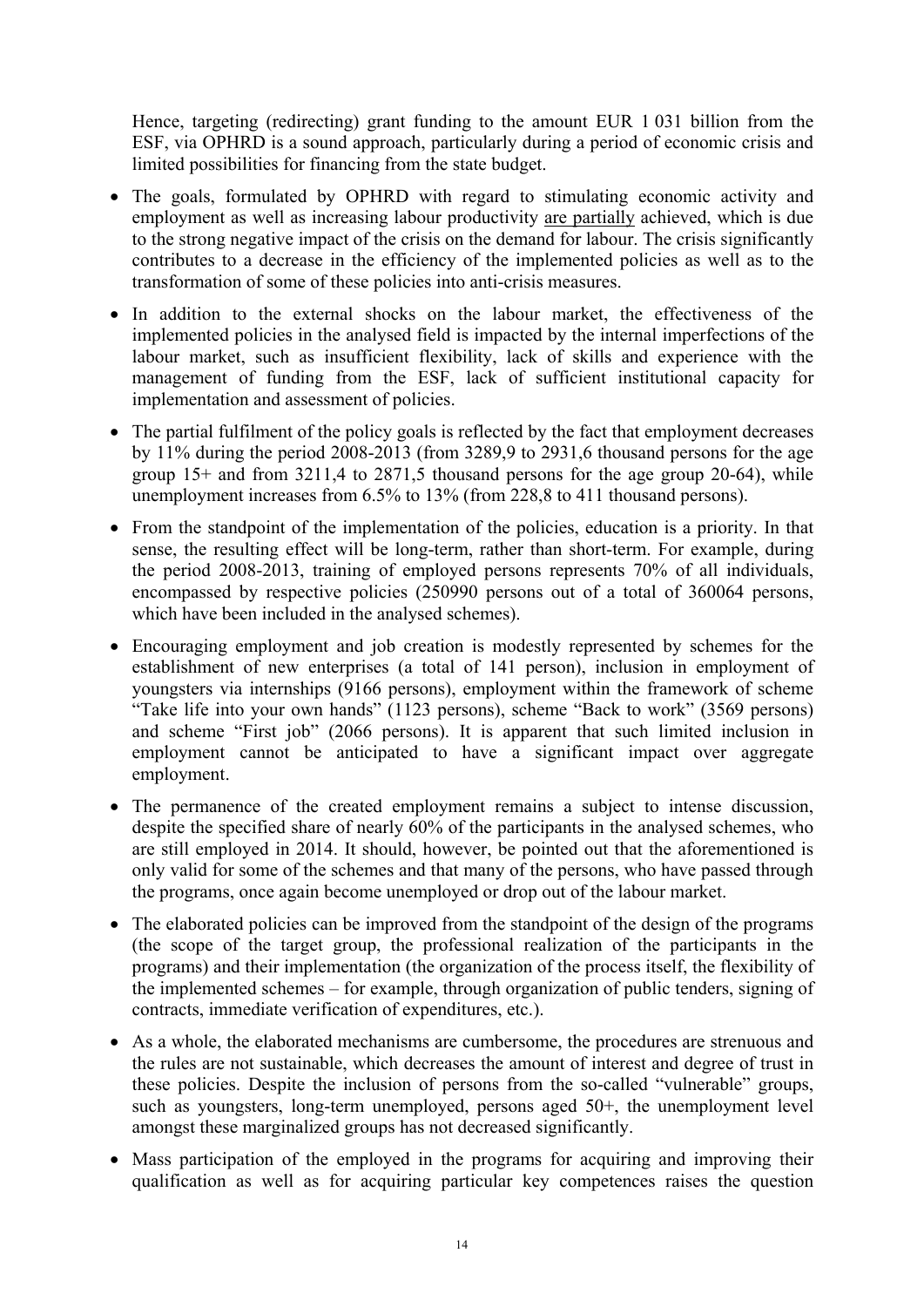whether, and to what extent, the financing of these policies by ESF shifts the responsibility of the employers for maintaining a competitive level of the labour force (a hidden form of subsidy, particularly in the large companies). The participation of the small- and mediumsized business and of sole proprietors in these programs is not equivalent and places these participants in a disadvantaged position.

- The excessively large number of available training organizations (111 in total) inevitably puts the quality of the education into question. The audit reports formulate numerous recommendations in relation to that and need to be coordinated with OPHRD 2014-2020.
- The Employment Agency reported about a considerable disbalance in the territorial distribution of professional training. At this stage, the reasons for this disbalance are difficult to discern, since the applications, submitted by candidates, concern specific centres and trainings, i.e. a direct correlation between supply and demand cannot be identified.

The above conclusions leads to some recommendations concerning conducted policies:

- In crisis conditions and limited labour demand, targeting resources at training of the labour force is a classic anti-crisis measure, which is commonly implemented in developed market economies. Meanwhile, this measure is a prerequisite for the restructuring of the labour force in compliance with the post-crisis development of the economy. In that sense, the successful implementation of this measure requires informational transparency with regard to the priorities of the post-crisis economic development. The absence of such a transparent informational environment attributes an arbitrary characteristic to training, particularly of training aimed at improving the professional qualification.
- Employment and training should not be viewed as alternatives, but rather as two aspects of the same process. The expenditures associated with conducting training become economically viable whenever their respective returns generate benefits for society, the company and the individual. Conducing training solely for the purposes of training indicates inefficiencies at all levels.
- Extending the responsibilities of the participants in the process (employers, training organization and trainees) with regard to its efficiency, including through monetary liability for non-compliance with the conditions of the program (for example, wilfully dropping out of the course, low quality of the conducted training, failure to ensure employment following completion of the courses, etc.)
- Extending the responsibility of the institutions, engaged in the management of programs financed by ESF and the state budget (incl. assumption of personal responsibility) in case of lack of efficiency and effectiveness due to poor program management.

### **REFERENCES**

- 1. Operational Program "Human Resource Development" 2007-2013. [Online] http://www.eufunds.bg/bg/ [Accessed: 12 September 2015]
- 2. Operational Program "Human Resource Development" 2014-2020, [Online] http://www.eufunds.bg/bg/ [Accessed: 12 September 2015]
- **3.** Annual Report on OPHRD progress 2013. [Online] http://www.eufunds.bg/bg/[Accessed: 12 September 2015]
- **4.** Annual Report on OPHRD progress 2012. [Online] http://www.eufunds.bg/bg/[Accessed: 12 September 2015]